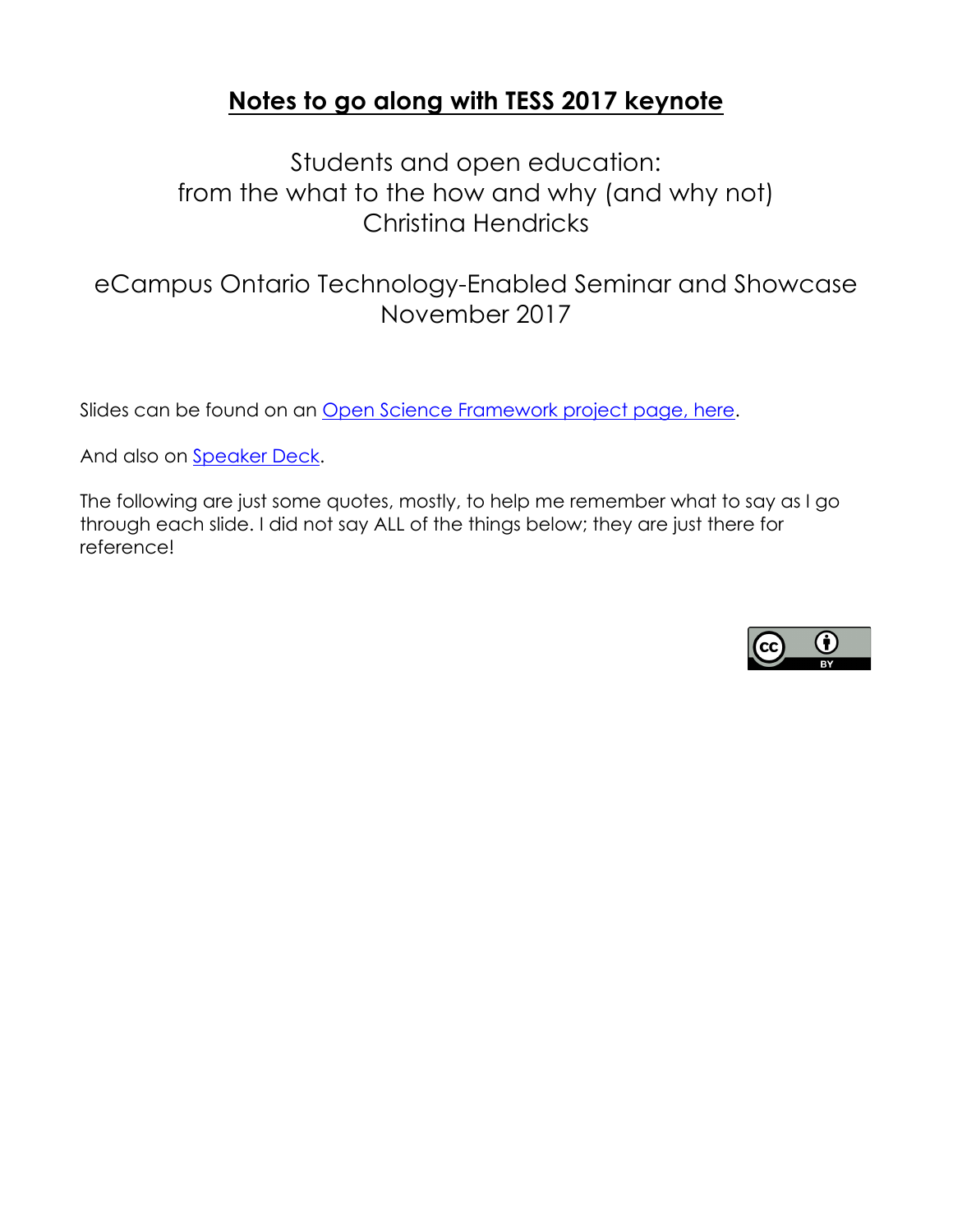# **Student panel at OpenEd17 slide**

- how much was cost a factor in choice of courses: https://www.youtube.com/watch?v=sZ6mTgQxG7A
- •
- o one semester, couldn't afford textbooks; three of us (wife and daughter) surviving on one income
	- § realized I couldn't afford a book; would have to take a course the next semester; this would prolong my graduate date a full academic year'; part of me thought I should just drop out and go back to work
	- but then as I was looking through the courses I found an OER course that satisfied requirements for me to stay on track with my ed plan; graduated from CC, transferred to Uni right on schedule
	- §
- o when I came to college, I was broken; going back to school was only choice; w/o going to school I'd be in dead end jobs and away from my kids most of the day
	- sometimes students have to choose majors based on financial situation they're in b/c of book costs, or because a vocational degree is faster and they don't have time to spend on tuition/books for longer
	- §

§

- o my dad lost his job just before I went to CC; wanted to go to Uni but couldn't financially
	- if I'm paying \$300 for a textbook that I'm only going to use for a few weeks, this seems like it's not worth it
- material benefits of OER: https://www.youtube.com/watch?v=74hnCbhho98
- •

•

- o being able to interact with materials in any place:
	- § couldn't procrastinate b/c couldn't say to self; oh, I left textbook at home
	- beings single mom of 3, every minute of my day is consumed with something; I needed to have access anywhere; could read any any small moments during the day
- o hard to carry backpack with all those textbooks; no lockers at community colleges; also had to carry kids stuff, diaper bags, etc.
- o instead of paying for textbooks, paid for food, gas, clothes, put down payment on a car this year
- o could put my kids into extracurricular activities instead of spending on books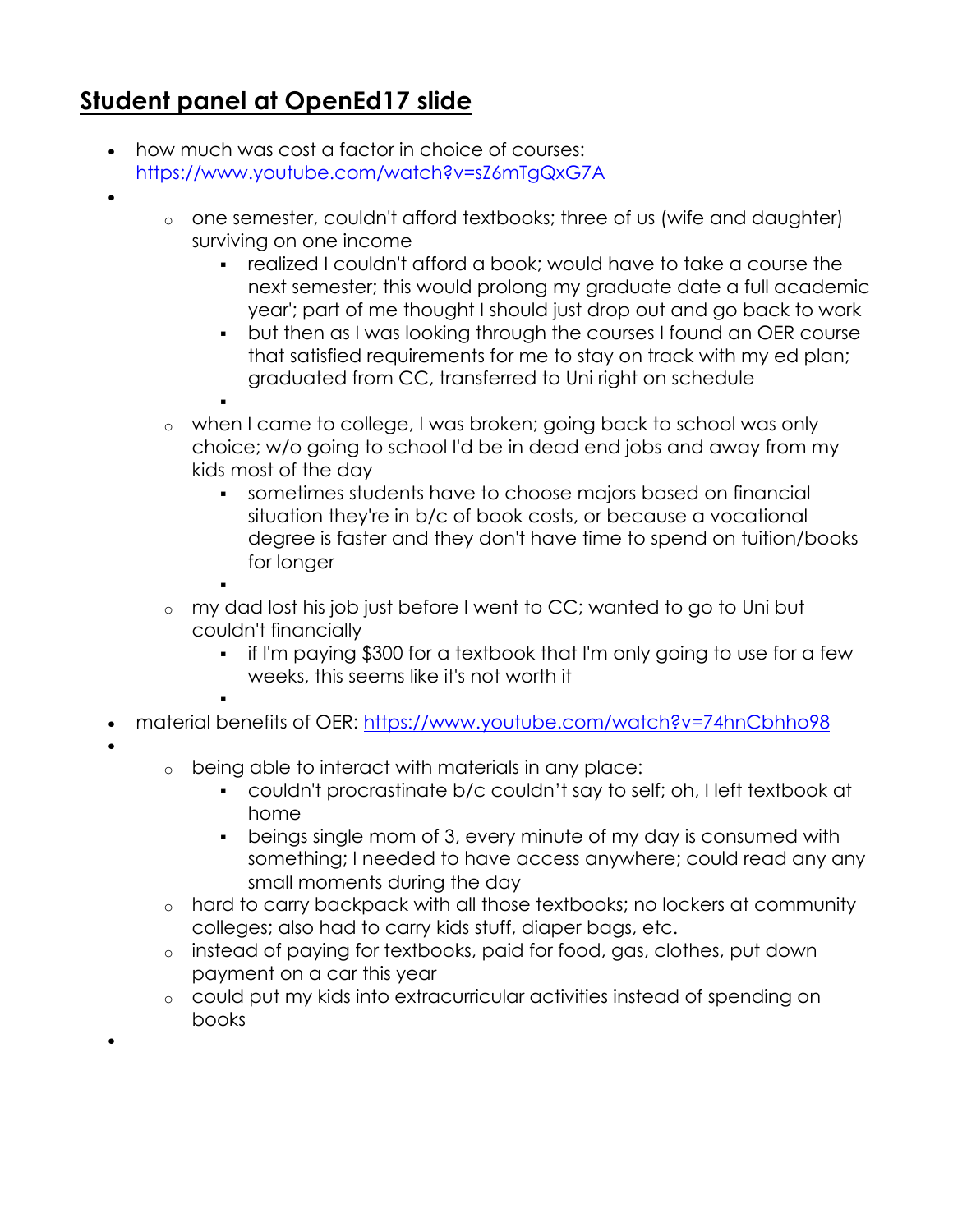## **Inclusive access slide**

- Jan 2017 IHE article: https://www.insidehighered.com/news/2017/01/31/textbook-publisherscontemplate-inclusive-access-business-model-future
	- o "Instead of shopping for their own textbooks, students pay a course fee that provides access to course materials -- delivered digitally unless students pay extra for a print-ondemand copy -- on the first day of class."
	- o "IU [Indiana University] also had to drag the publishers' prices down.
	- o **"Beyond revenue, the model also gives publishers access to something else of value: data.**
		- § Reading activity was once a "black box," Cohen said, but when virtually every student in a course is using the same platform to study, publishers can gather usage data that could influence changes made to future editions of the course materials. Faculty members, meanwhile, can consult a dashboard to see the topics students struggle with and alter their lectures accordingly, he said."
	- o **"In the case of RedShelf, for example, publishers set how many pages students can read offline and how many pages they can print, and restrict reading to one device at a time."**
- •
- Rajiv Jhangiani blog post: http://thatpsychprof.com/just-how-inclusive-are-inclusive-accessprograms/
	- o "In some (but not all) cases, students are given the option to **opt-out of this system,** usually under restrictive terms that are not always obvious to them, such as by locating, completing, and submitting a form within 10 days." http://ucdavisstores.com/SiteText.aspx?id=37700#hide6
	- o This is why at institutions like Post University (http://post.edu/student-services/academicaffairs/academic-policies-and-procedures/ecm-and-textbook-ordering) the opt-out terms are more than restrictive; they are punitive, as **students who manage to opt-out in time are are informed that "they will not be eligible for an extension on course assignments while they await arrival of their course materials**" (which they must purchase elsewhere).
	- o
- Nicole Allen Twitter thread: https://twitter.com/txtbks/status/928008532234031105
	- publishers control when, where, and for how long students can access material; cut them off after end date
	- o publishers control prices; they are offering content cheaper now, but no safeguards for future
	- o call this for what it is: auto-charging students for their textbooks
	- o
	- Wiley blog post https://opencontent.org/blog/archives/5219
		- o when you think the problem to be solved is the high cost of textbooks, the way you solve that problem is by lowering the cost of textbooks.
		- o Can you see it? When we focus on cost, we put inclusive access and OER on equal footing.
		- o perhaps we should begin working on a clear, concise, and compelling **statement of the myriad problems caused by the traditional approach to copyright** …
			- Errors in materials cannot be corrected in a timely manner
			- More effective local examples cannot be integrated directly into materials
			- § Materials inevitably speak from a single perspective, and multiple viewpoints cannot be integrated directly into materials
			- § Students often lose access to their materials at the end of the semester Students also often lose access to their own work as well, in the form of highlights, notes, and other annotations
			- § Students are significantly inconvenienced / learning is harmed when publishers disable printing, copying, pasting, and other standard technical capabilities that can support student learning (these digital restrictions are enforced through copyright)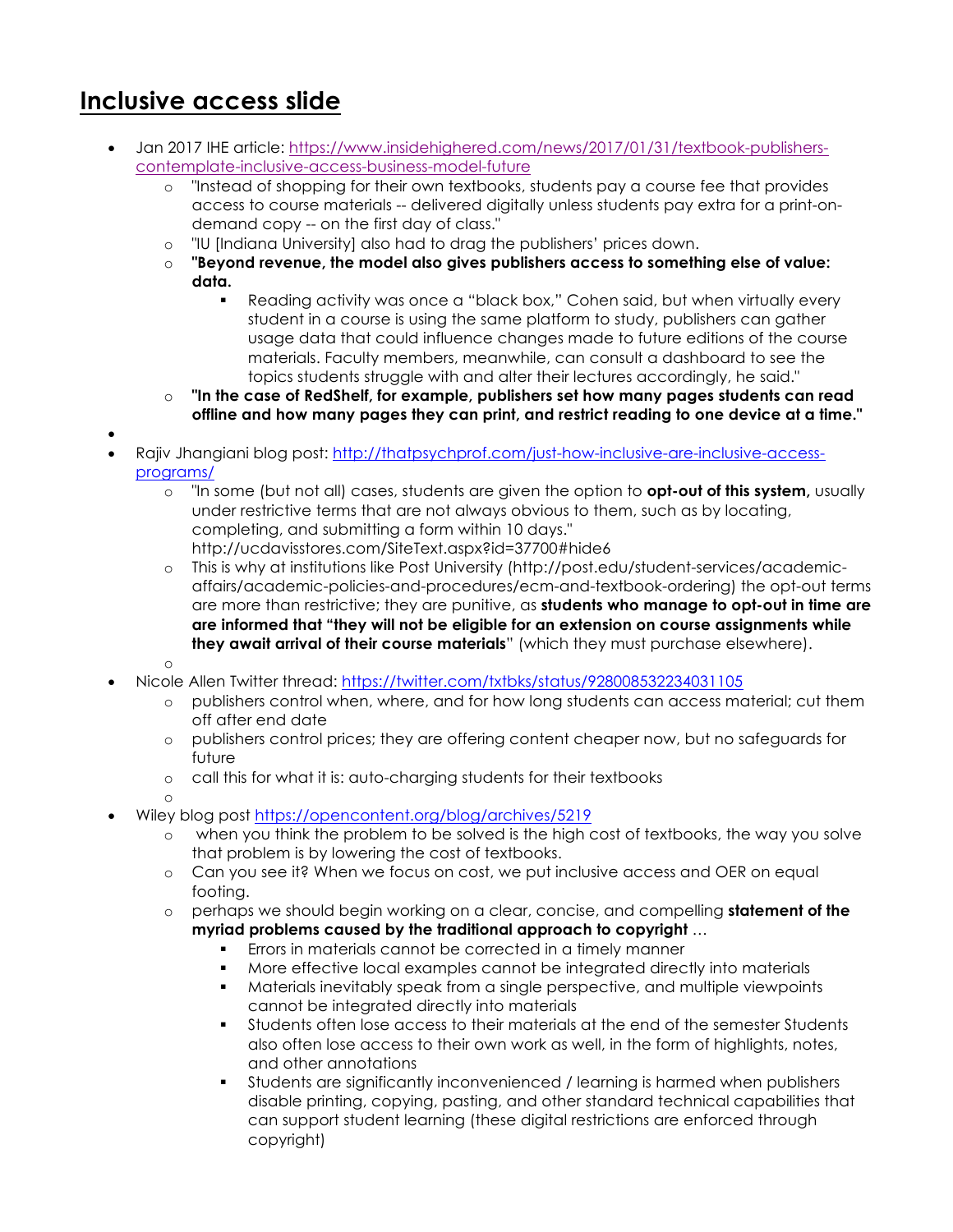## **Disposable assignments slide**

Wiley blog post on disposable assigns (2013): https://opencontent.org/blog/archives/2975

These are assignments that students complain about doing and faculty complain about grading. They're assignments that add no value to the world – after a student spends three hours creating it, a teacher spends 30 minutes grading it, and then the student throws it away. Not only do these assignments add no value to the world, they actually suck value out of the world. Talk about an incredible waste of time and brain power (an a potentially huge source of cognitive surplus)!

What if we changed these "disposable assignments" into activities which actually added value to the world? Then students and faculty might feel different about the time and effort they invested in them. I have seen time and again that they *do* feel different about the efforts they make under these circumstances.

SXD lab: https://www.ecampusontario.ca/student-experience-design-lab-full-swing/

- Students have identified six different pain-points in their learning experience and have formed teams to ideate and prototype solutions to these design challenges. With the support of eCampusOntario, industry partners and service designers, students are leading the charge on rethinking the learning experience.
- •
- from conversation with Chris Fernlund: everything produced from this (e.g., resources, websites, business models, etc.) will be openly licensed
- •
- "Exponential Learning" project (one of 6 projects)
	- o "How many courses use the same assignments year after year, requiring students to do the exact same work over and over? How many assignments have you done that were looked at once, then never again? How often have you felt like you were working just to get a grade, instead of doing something of value? This project tackles the issue of meaningless work, by inviting students to explore new ways to make sure everything they do has value. Instead of "throwing away" the work of students, Exponential Learning captures it and makes it available to other students. Then, when students do an assignment, they build on all this previous work and do something new that future students will be able to use. This will make assignments more meaningful and useful, which will increase engagement and expand our collective knowledge on every topic."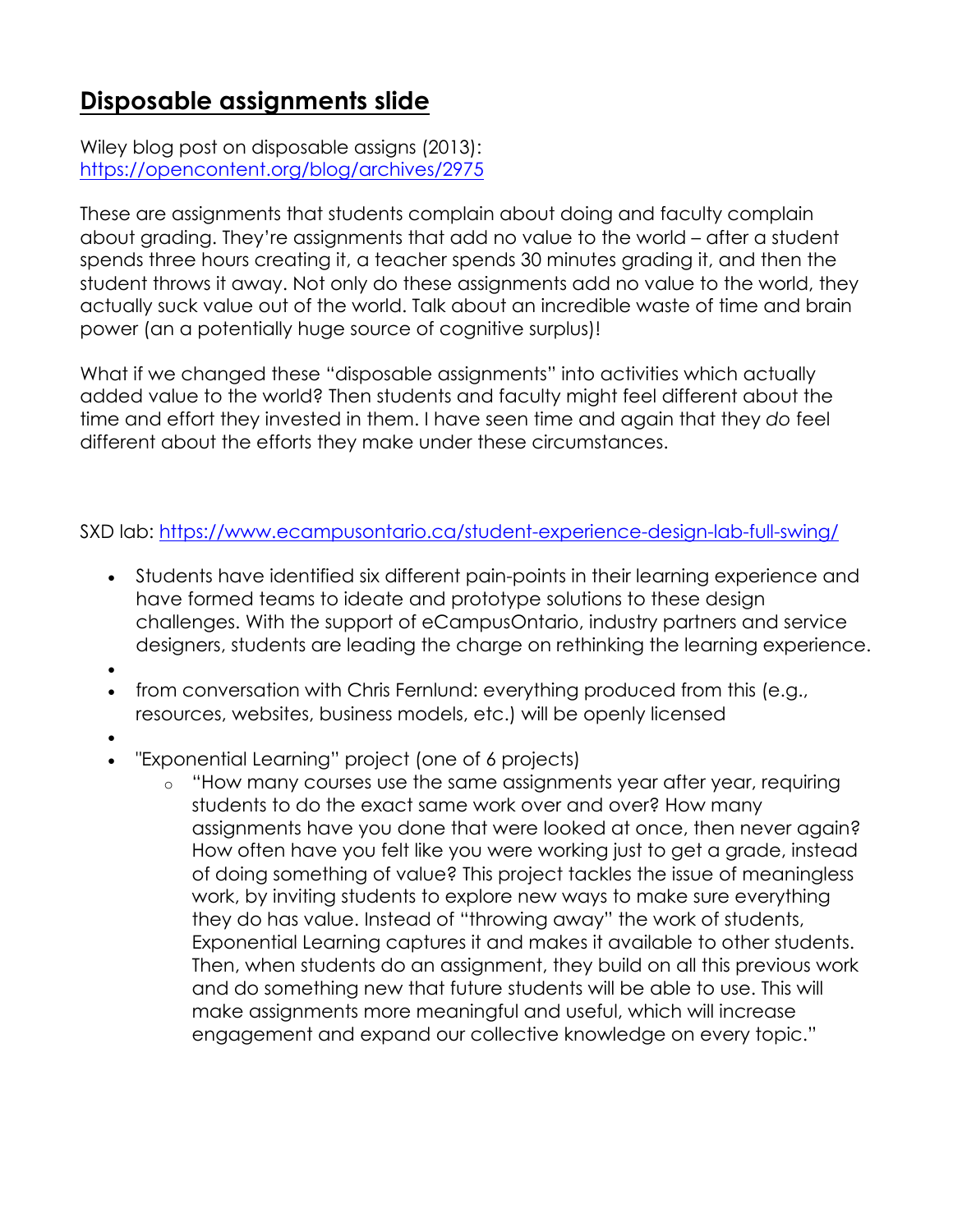## **Themes in open pedagogy slide**

New ones not in quotes on an earlier slide

### Increasing access: financial and other

DeRosa and Jhangiani chapter in *Guide to making open textbooks with students*: https://press.rebus.community/makingopentextbookswithstudents/chapter/openpedagogy/

"And what other access issues do students face as they face these economic challenges? Will they be able to read their Chemistry textbook given their **vision impairment**? Will their LMS site list them by their **birth name rather than their chosen name**, and thereby misgender them? Will they have access to the knowledge they need for research if their college restricts their search access or if they don't have Wi-Fi or a computer at home? Are they safe to participate in online, public collaborations if they are **undocumented**? Is their college or the required adaptive learning platform **collecting data on them**, and if so, could those data be used in ways that could put them at risk?"

## Open-ended problems; valuing creativity and change

Suzan Koseoglu: "Open Pedagogy: A response to David Wiley" https://differentreadings.com/2017/04/21/open-pedagogy-a-response-to-david-wiley/

• What are our "spaces of possibility"? How do we construct those spaces and nurture democratic learning environments where people get exposed to different perspectives, challenge the way they view the world and their position it?"

Bronwyn Hegarty, "Attributes of Open Pedagogy: A model for using Open Educational Resources." *Educational Technology*, July-August 2015

• open practices "encourage **spontaneous innovation and creativity**"

Rob Reynolds, *Next Thought*, "Eight Qualities of Open Pedagogy" https://nextthought.com/thoughts/2015/02/ten-qualities-of-open-pedagogy

• *open = open-ended problems* — Learning design is focused less on specific outcomes or competencies than on process. It is about empowering learners to create real solutions to real problems.

Transparency, fostering trust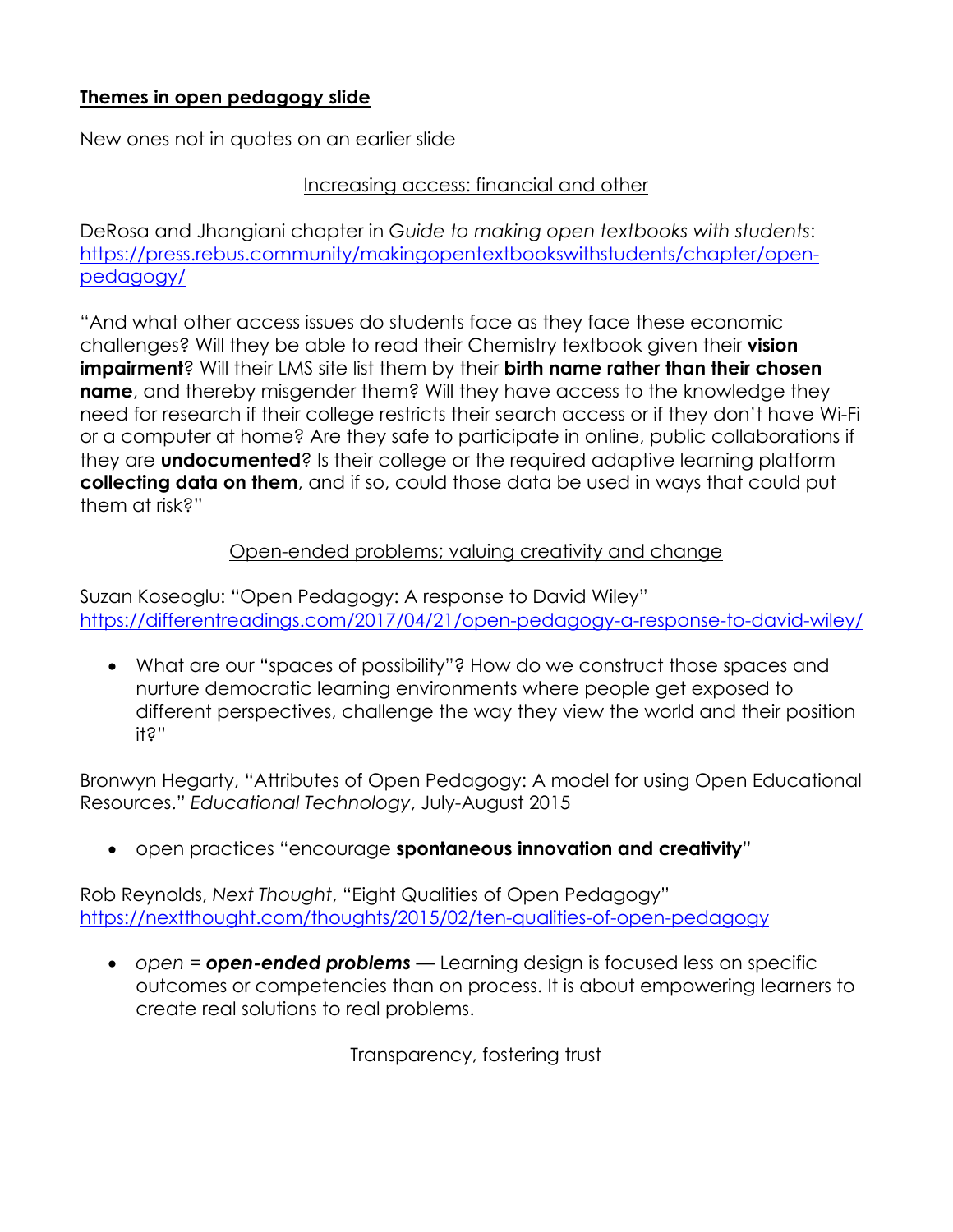Rajiv Jhangiani, contribution to April Open Perspective on "What is Open Pedagogy," on Year of Open site: https://www.yearofopen.org/april-open-perspective-what-isopen-pedagogy/

• "open pedagogy would also encompass instructional practices such as **open and transparent course design and development"**

Tom Woodward interview in *Campus Technology* (2014): https://campustechnology.com/articles/2014/11/12/open-pedagogy-connectioncommunity-and-transparency.aspx

- Open pedagogy could be considered as a blend of strategies, technologies, and networked communities that make **the process and products of education more transparent, understandable, and available to all the people involved.**
- "#thoughtvectors [an open course Woodward was involved in] also focused on **explaining to the students the pedagogical choices being made** — why we're doing what we do. This also hints at another element of open construction, which is the ongoing shaping and refining of the course in progress. … The students should understand what is happening and why. The more students can understand and participate in the construction of the course, the better. This isn't something done to the students but something done with them."
- *"Open post hoc.* After the course, **reflecting and documenting how the course went is valuable both to the instructor and to those who might be considering similar courses** or pedagogical strategies. People are happy enough to present and document success but it's still not common practice to reflect on elements that don't work well. This kind of openness and vulnerability is much harder to cultivate."
- •

Maha Bali and Suzan Koseoglu, "Self as OER," Profhacker, *Chronicle of Higher Education*, August 2016: http://www.chronicle.com/blogs/profhacker/self-as-oerselfoer/62679

• **Narrated practice:** This might include making our own processes explicit. Laura Gogia and Bonnie Stewart, for example, opened up their academic practice to the public by making the process of their thesis defenses transparent, as described here). There are some educators who regularly share their processes of creation behind-the-scenes on their blogs, narrating it (see Alan Levine and Terry Elliott's blogs).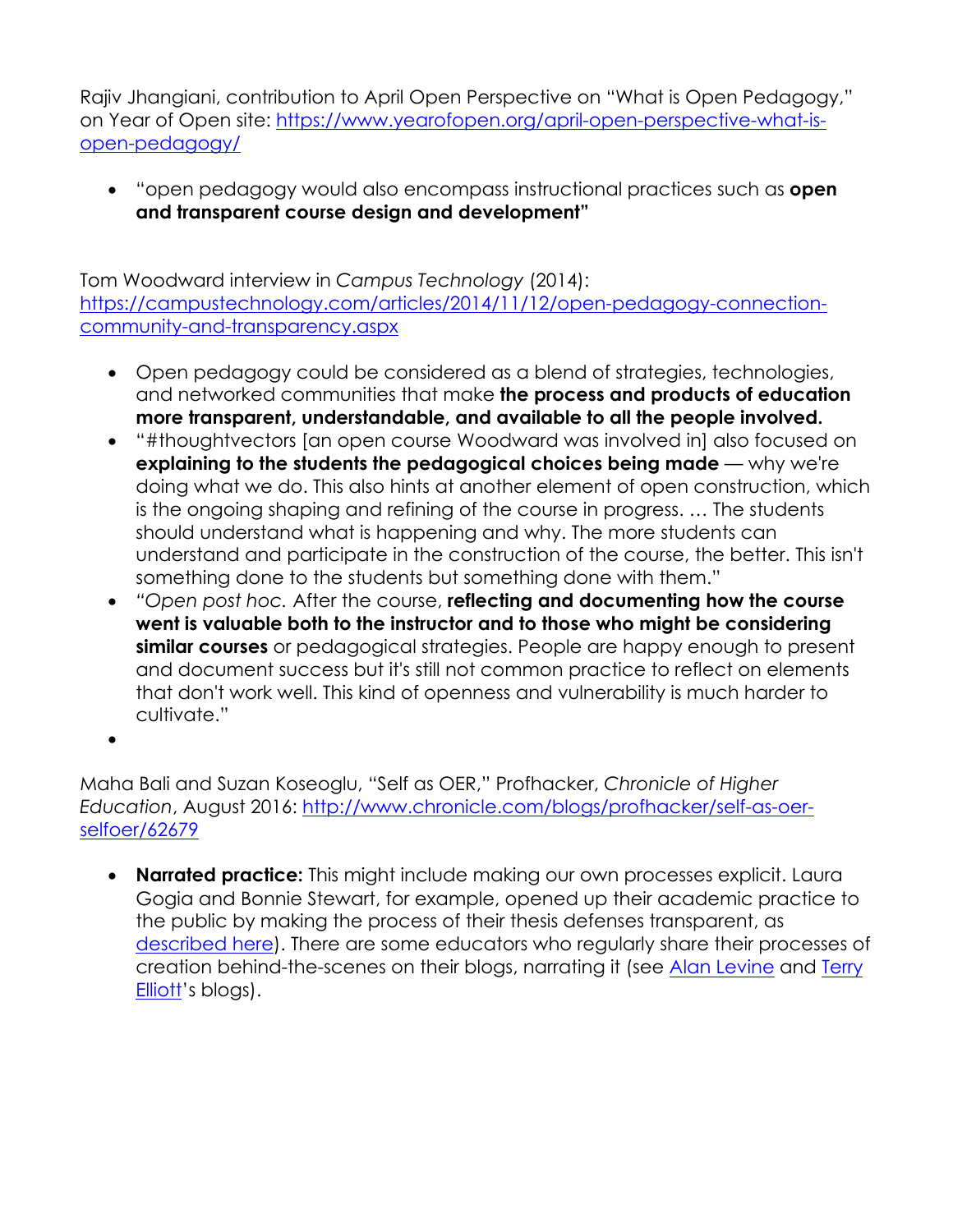## **Wikipedia slide**

### **Link to course on the slide:**

https://en.wikipedia.org/wiki/Wikipedia:Wiki\_Ed/UBC/ENG470D-003\_Canadian\_Studies\_(2017)

Assignment for this course (from above link):

As a group, choose a topic relevant to our focus on Canadian literature (e.g., an author, text, or institution) that you argue is currently underrepresented in and symptomatic of systemic bias on Wikipedia. ... Importantly, your Canadian literature topic must meet the <a

href="https://en.wikipedia.org/wiki/Wikipedia:Notability">Wikipedia community's criteria of notability</a>, "a test used by editors to decide whether a given topic warrants its own article".

Then together, draft and publish an article that begins or strengthens this representation by synthesizing existing scholarly and public knowledge. As well, write a group reflection of what you learned during this project. See Part One and Two below.

## **Also Wikipedia courses at UBC in:**

### **Human Ecology:**

https://en.wikipedia.org/wiki/Wikipedia:Wiki\_Ed/University\_of\_British\_Columbia/BIOL\_345 Human Ecology\_(Term\_2)

-- Human Ecology is a participatory project-based course for upper-level students who are not biology majors. Each student designs and carries out three projects:. a short talk for YouTube, a small community project, and creation or enhancement of a Wikipedia page about a Canadian topic in ecology, climate change or sustainability. The Wikipedia work is done by teams of two students.

### **Food, Nutrition and Health**:

https://en.wikipedia.org/wiki/Wikipedia:Wiki\_Ed/University\_of\_British\_Columbia/FNH200\_ Exploring\_our\_Foods\_(Summer\_2017) -- pick an article that needs some work and add to it

Quotes from FNH course on Wikipedia at above link:

Milestones: A 'good' topic for this FNH 200 project should have minimal coverage on Wikipedia. Foods that have been explored in details may not be a good topic for this 2nd-year food science course.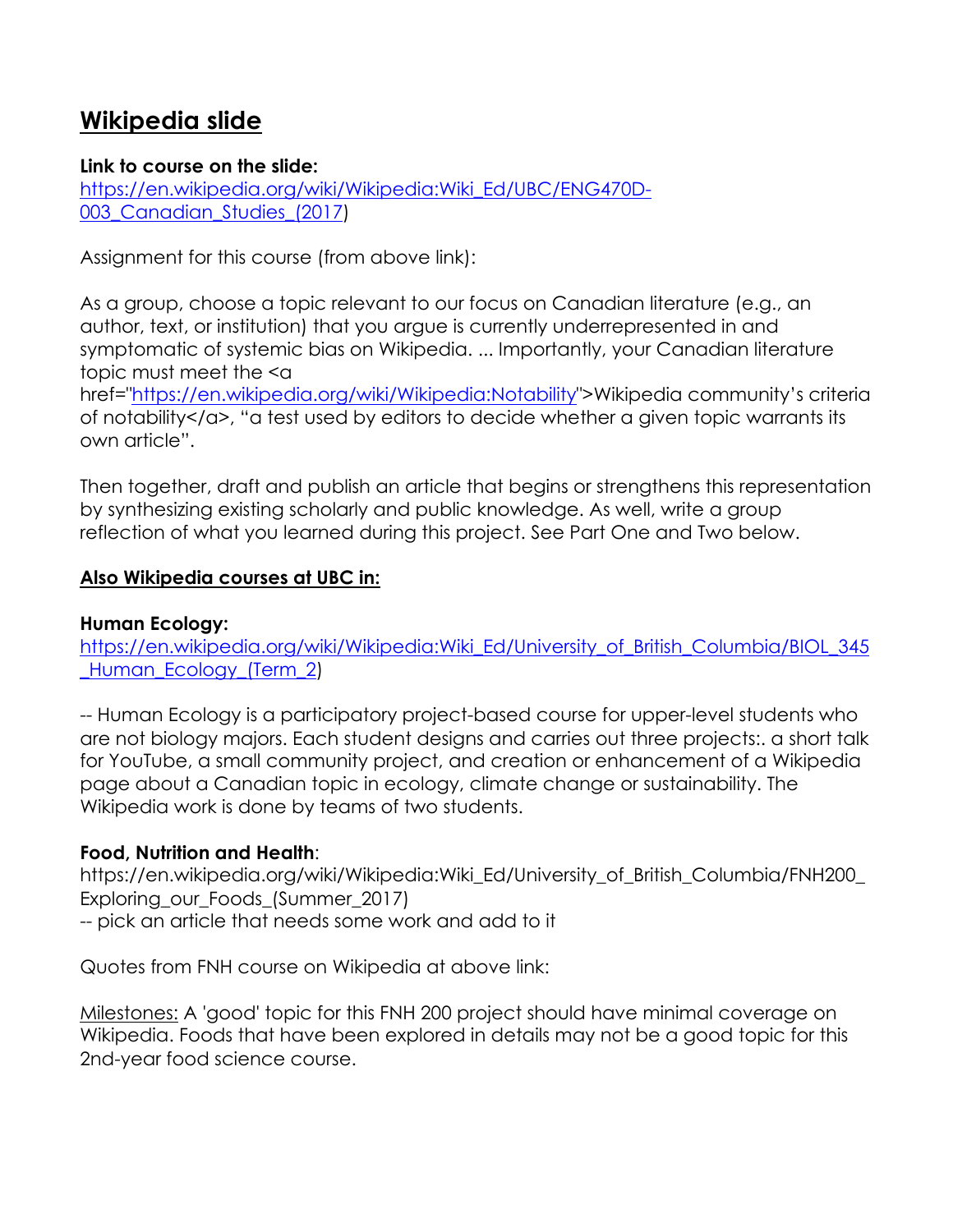## **Students & open textbooks slide**

The following is from Rebus' Guide to Making Open Textbooks with Students: https://press.rebus.community/makingopentextbookswithstudents/chapter/case-study-antologiaabierta-de-literatura-hispanica/#footnote-81-2

Dr. Julie Ward, an assistant professor of twentieth- and twenty-first-century Latin American literature at University of Oklahoma….

In the fall 2016 semester, she embarked on a project in her Spanish-language literature course, … in which groups of four to five students selected ten texts from the fifteenth century to the twentieth century to include in a critical edition.… Ward and a graduate student "research guide" had pre-established lists of texts students could review and choose from.

For each work, the student groups compiled context in the form of an **introduction, at least ten annotations on the text about style, references and colloquialisms, an image and a biography about the author**–their style, milieux and how the work relates to the rest of their works, and a bibliography. The texts, introductions and all other contextual elements of the book are all in Spanish.

The content of the critical edition was developed in the class, but the work on the text didn't end there**. In the subsequent semester, two students were paid to take the critical edition, verify the facts and public domain licenses, and format it using Pressbooks.** 

This one is from same book: https://press.rebus.community/makingopentextbookswithstudents/chapter/case-study-frank-lloyd-wrightand-his-madison-buildings/

Anna Andrzejewski, an art history professor and director of graduate studies at the University of Wisconsin-Madison, was looking for a hands-on learning project for her Frank Lloyd Wright art history course. **The class was an upper-division, research course designed for art history majors or grad students,** but also open to other disciplines. Andrzejewski had arranged **access to seven historic local Frank Lloyd Wright houses for the course.**

At each home they visited, students all had the same shared experience, but two or three took ownership to document that home for a chapter of the book. …

First and foremost, the assignment specified that each chapter must include a theme appropriate to the home featured. For instance: preservation, a period of Wright's career, modular design, a style of architecture.

In addition, the assignment specified that each chapter should include three different sections:

- An introduction, a one- to two-paragraph overview of the house and thesis statement of the chapter to follow
- An architectural description of the building, to include three to five paragraphs of description and complementary images
- An interpretive thematic section, which was a minimum-three-paragraph, "abundantly illustrated" narrative that was to demonstrate evidence that they listened to their classmates at the class discussions at the site and that they had done additional research outside of class. (Sources for this research could include anything from oral histories to archival research, book research or interviews.)

Students did all the writing, image collection and uploading, editing, book styling and footnotes as they built the book.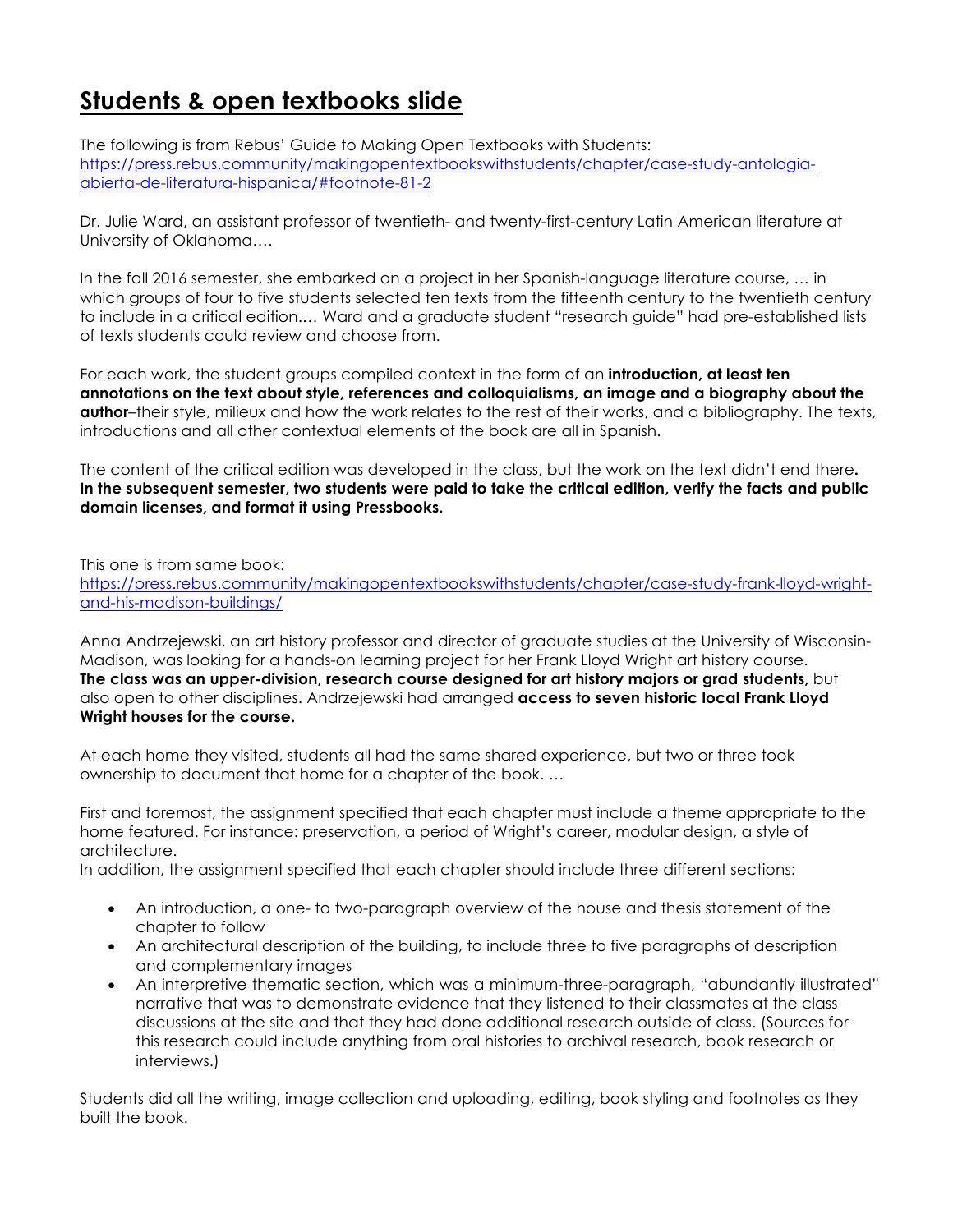## **Students contributing to other OER slide**

University of Kansas game:

The Digital Storytelling Project on Library Anxiety is a student-designed**, interactive game intended to introduce first-year students to KU Libraries' resources and services. It adopts a fun yet informative tone to lower library anxiety** among incoming freshmen and illustrate the benefits of library use.

#### **Description**

The Digital Storytelling Project on Library Anxiety began as a project in a service learning course offered by the Film and Media Studies Department at the University of Kansas (KU). In spring 2015, three undergraduate students enrolled in the course collaborated with KU Libraries to create an interactive, digital game addressing experiences of library anxiety among undergraduate students that could be integrated into first-year-experience courses offered by the university. The original student team created the game's branching pathways within Twine, wrote the game text, and drafted a small number of animated GIFs that established the tone for the game. In spring 2016, after receiving funding to support production of the game's missing elements, KU Libraries contracted one of the student team members to create the remaining illustrations and ensure their integration into the Twine file.

#### **URI**

http://hdl.handle.net/1808/21508

#### **Collections** Libraries Scholarly Works [362]

#### **Citation**

Reed, Michelle, and Alaine Caudle. 2016. "Digital Storytelling Project on Library Anxiety." University of Kansas Libraries. https://hdl.handle.net/1808/21508

#### **See also:**

UBC Geography student-created projects: http://environment.geog.ubc.ca/

University of Edinburgh undergrad med students revising content from MedEd portal to create module on LGBTQ health: http://www.teaching-matters-blog.ed.ac.uk/?p=461

"We identified a set of teaching resources on the MedEdPortal – an open resource tool for teaching and assessment resources – specifically designed to support a two hour session with medical students on this topic.

… we wanted to make two key changes. Firstly, the original teaching package was designed for a US audience so we updated the literature review and presentation slides to reflect a UK context.

Secondly, we wanted students to use this project as an opportunity to undertake patient interviews and record digital stories that could be used as resources for future teaching, for example when a face-toface panel discussion might not be possible to organise.

We had six dynamic students who took on this project (see picture). They worked with the LGBT Health and Wellbeing centre in Edinburgh, University of Edinburgh student societies and a range of other networks to identify LGBT volunteers willing to share recorded experiences of healthcare. So far, the students have undertaken a number of interviews with these volunteers and digital stories have been recorded and transcribed.

In March 2016, the team organised and ran an 'LGBT Healthcare 101' event for nearly forty of their peers using the updated teaching resources and with a panel of LGBT individuals, community representatives and medical practitioners."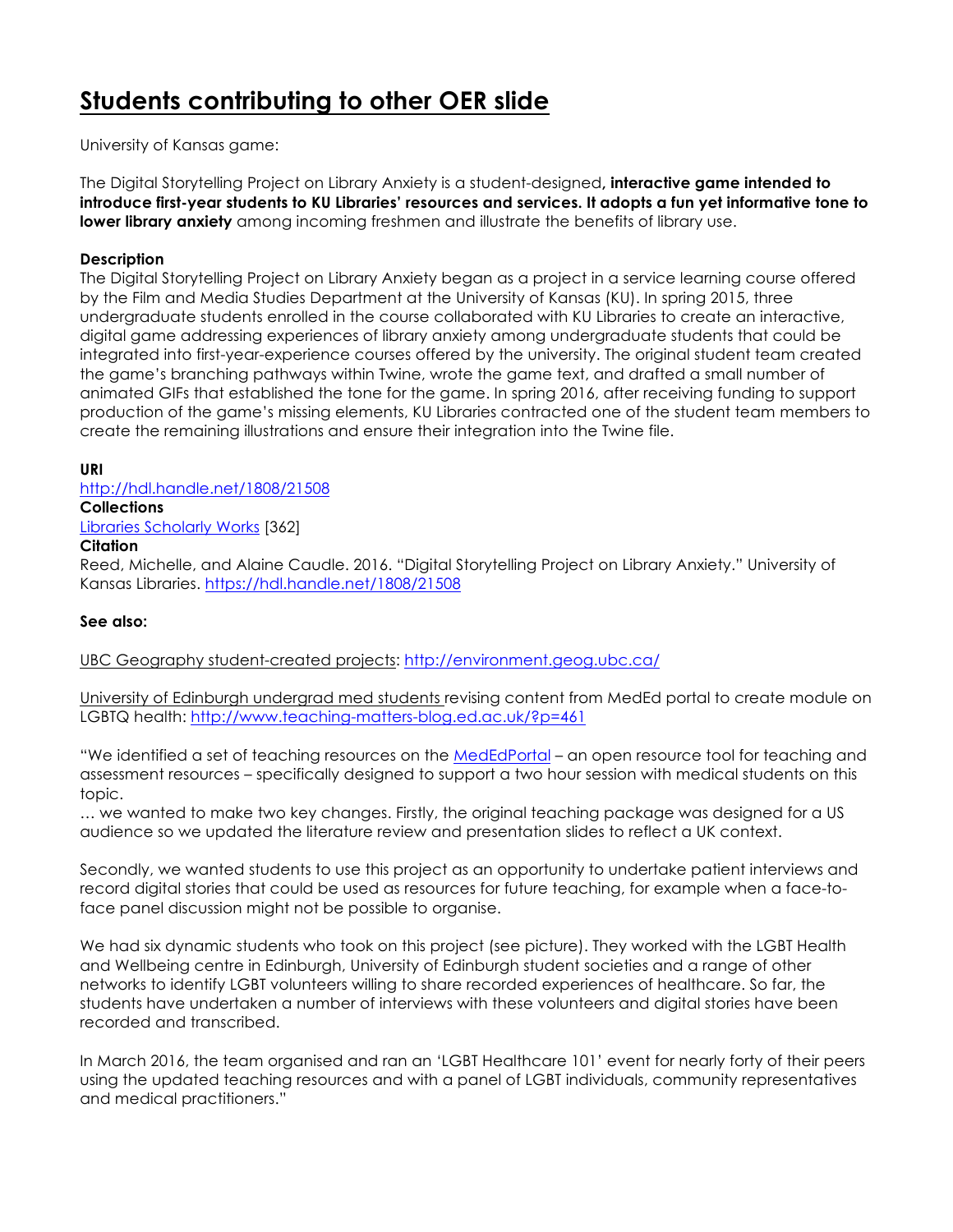## **Students contributing to curriculum slide**

### UDG agora: http://udg.theagoraonline.net/about/

"The UdG Agora is the site for University of Guadalajara (UdG) **Student Centred and Mobile Learning Diploma. The goal of this faculty development program is for UdG professors to confidently integrate student centred and mobile learning strategies and activities in their courses.**

Through the use of practical examples, challenges and experiential learning, the program will provide learners with the tools they need to meaningfully plan, design, implement and share student centred and mobile learning in their courses. Learners will collaborate, share, and contribute openly to a community of practice that fosters the enrichment of student centred learning experiences with the use of mobile learning technologies (iPads)."

Create challenges for each other and then do and submit them; there is also a "daily try"

**Rajiv Jhangiani's students creating exam questions to go along with open textbook:** https://thatpsychprof.com/why-have-students-answer-questions-when-they-can-writethem/

Here's how it went:

The students were asked to write 4 questions each week, 2 factual (e.g., a definition or evidence-based prediction) and 2 applied (e.g., scenario-type).

- For the first two weeks they wrote just one plausible distractor (I provided the question stem, the correct answer, and 2 plausible distractors). They also peer reviewed questions written by 3 of their (randomly assigned) peers. This entire procedure was double blind and performed using Google forms for the submission and Google sheets for the peer review.
- For the next two weeks they wrote two plausible distractors (the rest of the procedure was the same).
- For the next two weeks they wrote all 3 plausible distractors (the rest of the procedure was the same).
- For the remainder of the semester they wrote the stem, the correct answer, and all the distractors.

…

although I wouldn't consider this a polished question bank ready for use by other instructors, I still consider this assignment to have been a success because the questions steadily improved over the semester (the experience of serving as peer reviewers was especially useful to the students when constructing their own questions). The students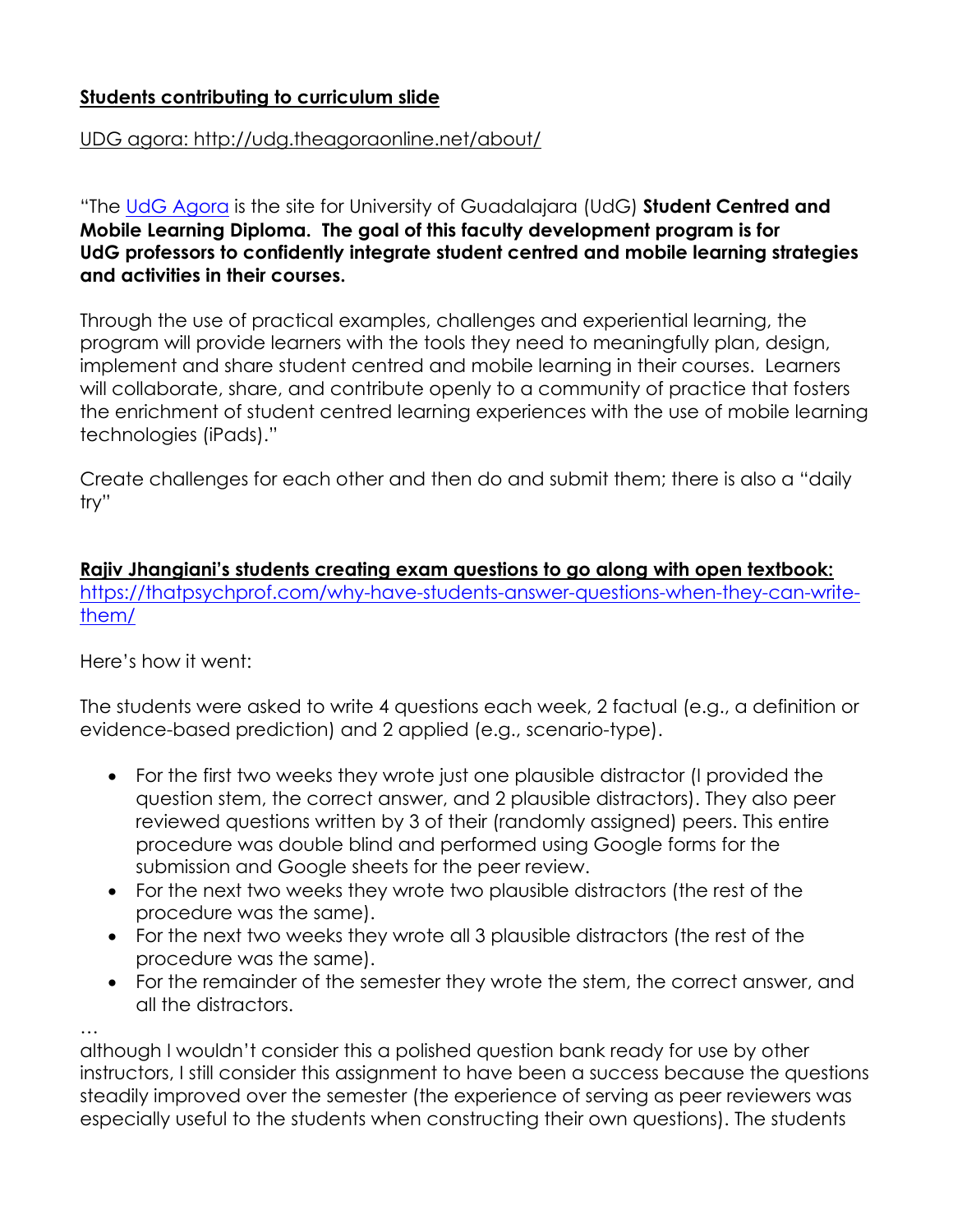were also buoyed and motivated by my practice of including a few of their best questions on each of the three course exams.

### **Robin DeRosa's first year seminar: http://robinderosa.net/higher-ed/extrememakeover-pedagogy-edition/**

" I presented the latest version of learning outcomes that I had collected from the leadership of our campus-wide FYS program, and brought them to the table. We talked about them, and whether or not we should use them all (thank you, tenure– more about that later). Students wanted to use most of them, though we tweaked a few words here and there.

Then I asked students to **contribute their own learning outcomes**, on the basic principle that learning outcomes for the course should not be cemented without participation from the learners. After making some brainstormed lists together, students blogged a bit about what kinds of outcomes were important to them.

We put all the **outcomes we came up with into a GoogleDoc and students tweaked and revised and ultimately voted** on them. I opened the online syllabus live at the front of the class when we finished and we updated the learning outcomes based on what they had created and chosen to upvote. …

Some of these I love. Some of them I would probably never have included myself. **There are others I would have liked to have seen in here, but my suggestions were outvoted**….

We set about **designing assignments** to correspond to learning outcomes. … We built all of this week by week, with a syllabus that started almost completely blank and got filled in as we went along.

In OpenSem, I decided to **let students design the grading process**. It took a couple of weeks (while we simultaneously did other things as well) to hammer it out. Basically, they designed a competency-based model where they would have unlimited time within the confines of the course to improve each assignment if it initially they did not "achieve the competency." Achieving the competency would require them to meet all of the parameters of **the rubrics, which were often designed by the students as they crafted the assignments.**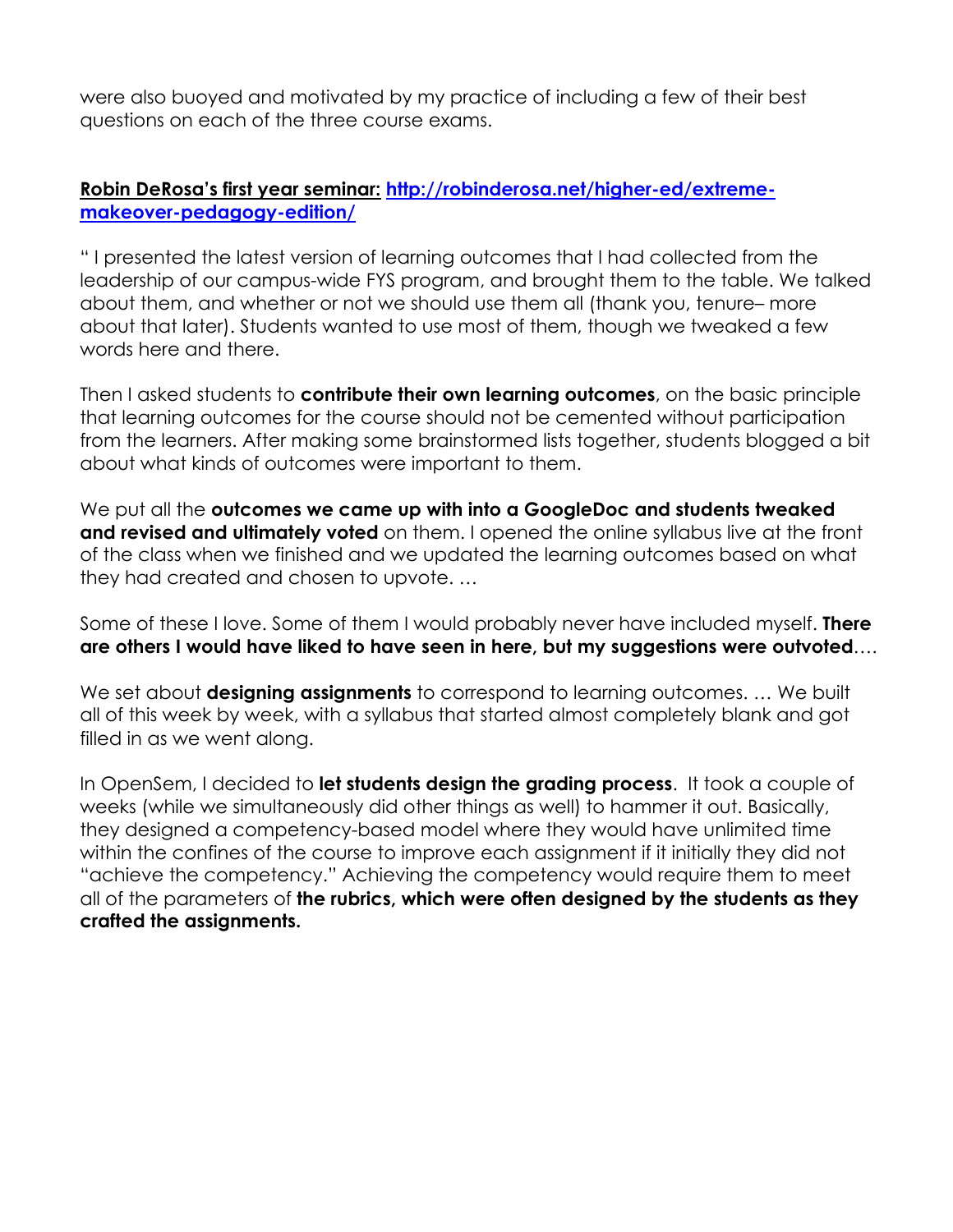# **Pedagogy of Closure slide**

### David Gaertner blog post

"As a non-Indigenous scholar who works with Indigenous communities, listening to my collaborators and recognizing boundaries is a necessary part of what I do. **There are places that I am not welcome and conversations that I should not be a part of."**

**"**These moments of closure are disquieting, of course, but they should also be taken as instructive—because, in Paulette Regan's sense of the word, they are unsettling. In this sense, closure is a "profound disturbing of a colonial status quo"[iv] that provisions against what Garneau identifies as **the colonial desire to "penetrate, to traverse, to know, to translate, to own and exploit.**"[v]"

### Tara Robertson keynote talk posted on her blog: http://tararobertson.ca/2016/lita-keynote/

"In March of this year I learned that **Reveal Digital has digitized On Our Backs, a lesbian porn magazine that ran from 1984-2004**. … I quickly thought about friends who appeared in this magazine before the internet existed. I was worried that this kind of exposure could be personally or professionally harmful for them.

While Reveal Digital claims to have gone through the proper steps to get permission from the copyright holder, there are ethical issues with digitizing collections like this. **Consenting to a porn shoot that would be in a queer print magazine is a different thing to consenting to have your porn shoot be available online."**

• "When I heard all the issues of the magazine are being digitized, my heart sank. I meant this work to be for my community and now I am being objectified in a way that I have no control over. People can cut up my body and make it a collage. My professional and public life can be high jacked. These are uses I never intended and I still don't want." (one of ppl in mag)

"Even the copyright issue is complicated: the photographer would've held copyright, not the models. The photographer would've then either handed over copyright to the magazine, signed over copyright for a specified time period, or agreed to have them published and retained copyright."

"On August 24, 2016 Reveal Digital announced that they were temporarily removing access to the OOB content. The main reason they gave was took this collection down citing minors access to pornography, the privacy concerns I raised and the need to consult with community."

**"**The Supreme Court of Canada decision in the Delgamuukw case (PDF) in 1997 is widely seen as a landmark case for treaty negotiations. During the trial Delgamuukw elders testified and shared information that would not normally be shared outside their community. They chose to break cultural protocols for the greater good of their community's land rights. As this was in the courts their testimonies were part of the court record.

Even though these materials are widely available in print at law libraries across Canada, some people believe that UBC should not have digitized this collection."